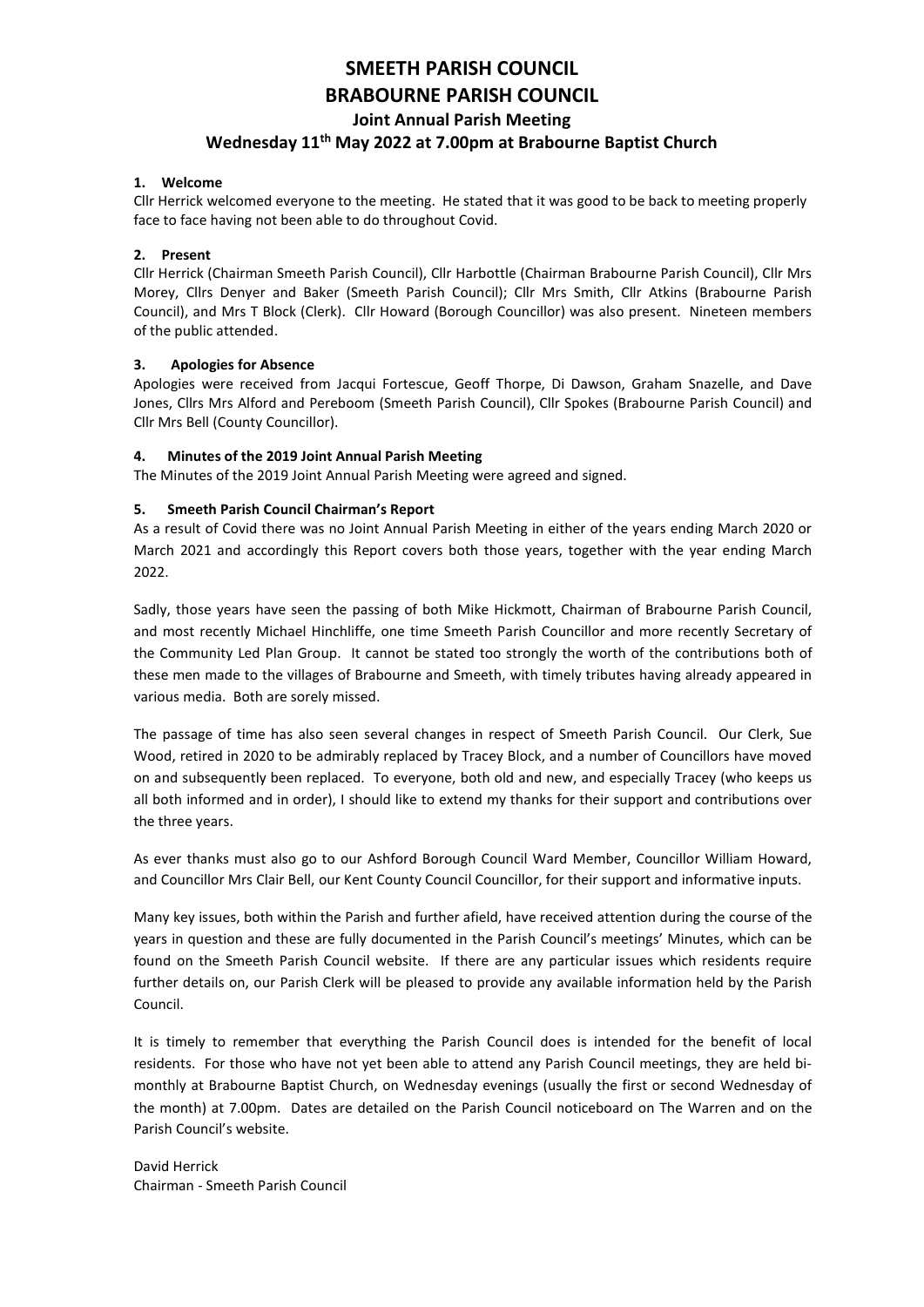## 6. Brabourne Parish Council Chairman's Report

It has been a very sombre year for all concerned following the sudden and tragic passing of Mike Hickmott in May 2021 and our thoughts continue to be with Mike's family. In memory of Mike, the Village Hall Committee, following discussions with the Parish Council, has very kindly agreed to the renaming of the Main Hall at Brabourne and Smeeth Village Hall to "Hickmott Hall". There will be a naming event in due course. It is hoped that this will be a fitting tribute to Mike, who gave a lifetime of dedication to our Parishes.

To our Clerk, Tracey Block, I would like to say thank you for all the hard work that you have done for the Parish Council over the course of the past 12 months. Without the work that you do for the Council on a day-to-day basis, including managing the Council's communications and finances, advising on procedural matters, to name but a few areas of responsibility, the Parish Council simply could not function.

To fellow Councillors, I would like to say thank you for the time and effort that you have dedicated to the Parish Council over the last 12 months, including for all your thoughts and views on the issues that we have discussed. Ultimately, it is via our collective local knowledge and expertise that the Parish Council is able to serve the community to the extent that it does.

With regards to Parish Council activities over the last 12 months, the Council returned to face-to-face meetings in July 2021 following an extended period of holding virtual meetings due to Covid. In terms of agenda items, the Parish Council has agreed a Highways Improvement Plan, taking forward the main issues of traffic speed near Brabourne School and village entrance signage. The allotments continue to be popular and a new tenancy agreement for plot holders was drawn up in 2021. The Village Caretaker Scheme also continues to run well and particular thanks must go to our caretaker, Paul Rodway, for all his work in the Parishes over the past year. At the request of the Borough Council, a survey of amenity streetlighting in the Parish was also carried out in 2021 and the way forward on that issue is still awaited from the Borough Council. On planning matters, the Parish Council has considered approximately 40 applications over the last 12 months, including a proposed distillery along The Street in East Brabourne (21/01862/AS) and a proposed dwelling of exceptional design at Liberty Barn along Canterbury Road, also in East Brabourne (22/00136/AS). In addition, the Parish Council conducted a review of its policies relating to planning and has also responded to the Borough Council Land Mapping Commission's Questionnaire.

Members of the public are, as always, warmly invited to attend Parish Council meetings. Members of the public are also warmly invited to share their views with the Parish Council on any matters of concern, including formal agenda items, either in person at a Parish Council meeting or in writing by emailing the Clerk. All the necessary contact details and relevant information can be found on our website and on the Parish Councils' noticeboard.

## 7. Financial Report

The draft accounts for the period April 2021-March 2022 were presented and are attached to the Minutes. Smeeth Parish Council: This is the lead council in the village caretaker scheme, therefore the caretaker's salary, pension contributions and running costs are shown. The other 3 parishes in the cluster (Brabourne, Brook and Mersham) contribute to the scheme, pro rata by population size, and ABC and KCC pay £5000 and £8883.56 respectively into the scheme. In addition, some extra work has been picked up at Smeeth School and Brook Museum which brings in extra income. Smeeth field is located on the Romney Marsh and is let for grazing.

Brabourne Parish Council: The loan from Ashford Borough Council plus the interest incurred was paid back in full at the end of March. The Parish Council will be able to reassess the Precept at the November meeting.

## 8. Reports from local organisations

## 8.1 Community Led Plan group (Richard Graham)

I have prepared many Reports over a long career covering technical and commercial aspects and indeed for a number of Voluntary Organisations I have had the honour to serve and in the 42 years we have lived in Brabourne Lees, this includes 20 years running the Scout Group, many years as Vice Chair and Chairman of the local Branch of the Royal British Legion but none have proved as difficult to prepare as this one on the Community Led Plan!

In all the Committees I have served on it has always been those with an efficient Secretary that have proven the most effective and none more so than the work of the late Michael Hinchliffe as the CLP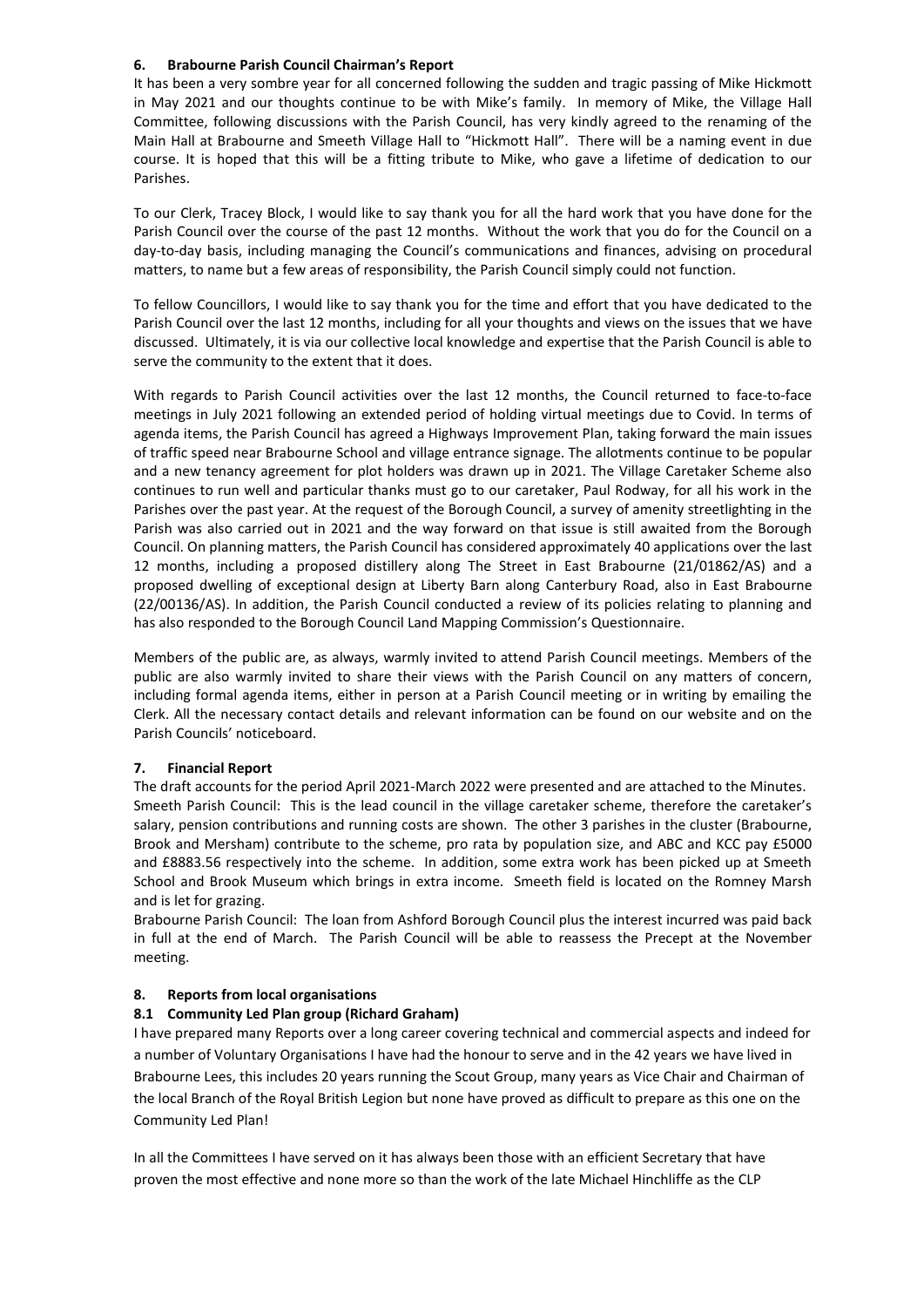Secretary. So in starting this report I must pay absolute tribute to his dedication and support to all our efforts for the CLP, without him I doubt we would have enjoyed the successes we have seen. It is also a fact that without a good team of folk who have served on the Committee since our start several years ago we could not succeed, so to all those members past and present I owe you a huge vote of thanks!

When we started it was all about Surveys in the Community, what did our cross section of inhabitants in the villages need both young and old? We covered so much ground from Bus Services, Footpaths, Affordable Housing, Better facilities for young people, Speeding and so on. Perhaps one of the most valuable in my opinion was the incredible input we received with regard to the elderly and vulnerable in our community and in the event of major emergencies what skills and useful equipment might be available to hand if needed. Sadly, Data Protection Rules put paid to that but as time has passed and with the advent of our community pages on Facebook it is possible to see just how much kindness and help is given when required to others in need by this community.

From those surveys we were able to flesh out some worthwhile projects and some spin offs that are of benefit to us all. One of those spin offs was a greater attention to speeding in the village/s and the Speedwatch team of volunteers and their equipment was augmented, not by the CLP but due to the greater awareness our surveys produced. As with all Voluntary work if people fail to come forward to help then these good things will wither and die.

We also played a part in getting a Defibrillator supplied and installed at the outside of the village shop and a generous company known only to me supplied the weatherproof casing to protect it.

These things tend to get forgotten with the passage of time but they certainly owe much of their roots to the CLP.

So, moving on there are certainly tangible signs of our activities now present in the Village/s.

One is the Basketball Net, installed at the Playing Field which has served the youngsters well. We were also mindful of the need to protect the houses in the Ridgeway from rogue balls flying onto their property. So the fence was constructed with netting to prevent this, sadly it has not proved to be quite high enough so we decided to raise it even further but this was delayed over the last two years by the advent of Covid 19, even though the materials were ordered and supplied by Jackson Fencing; simply we could not expect our team of volunteers to carry out the work during the various Lockdowns and rules imposed. Now we are proceeding to retrieve the additional netting and poles from storage and hope to complete the work sometime this year which we trust will satisfy the log suffering householders nearby.

Everyone who passes by the Warren or Village Green cannot fail to notice the Outdoor Gym which Michael played a huge part in pulling together through grants and the generosity of our two PC's and ABC among others. This was a great team effort on the part of our team of volunteers who dug foundations for the mounting plinths, cast the plinths and mounted the equipment in place. We only had one complaint from the public and that was the shade of green on the climbing frame! Over the last two years of the Covid virus it has perhaps been underused but is all there in good order for our community to further enjoy.

In Church Road the CLP team were very active too, clearing the pond of unwanted weed and slime, etc, plus the surrounding bushes cleared back thanks to Laurence Archer and his demonic chainsaw! It was finally possible to see clear, clean water. It was not left at that and the railings both sides of the road were cleaned, prepped and both sides repainted with some small parts, thanks to Covid, still to finish.

Other projects on the Community wish list /possibles are as follows:

Village Green Shelter.

Village Green /Bridge Road Footpath.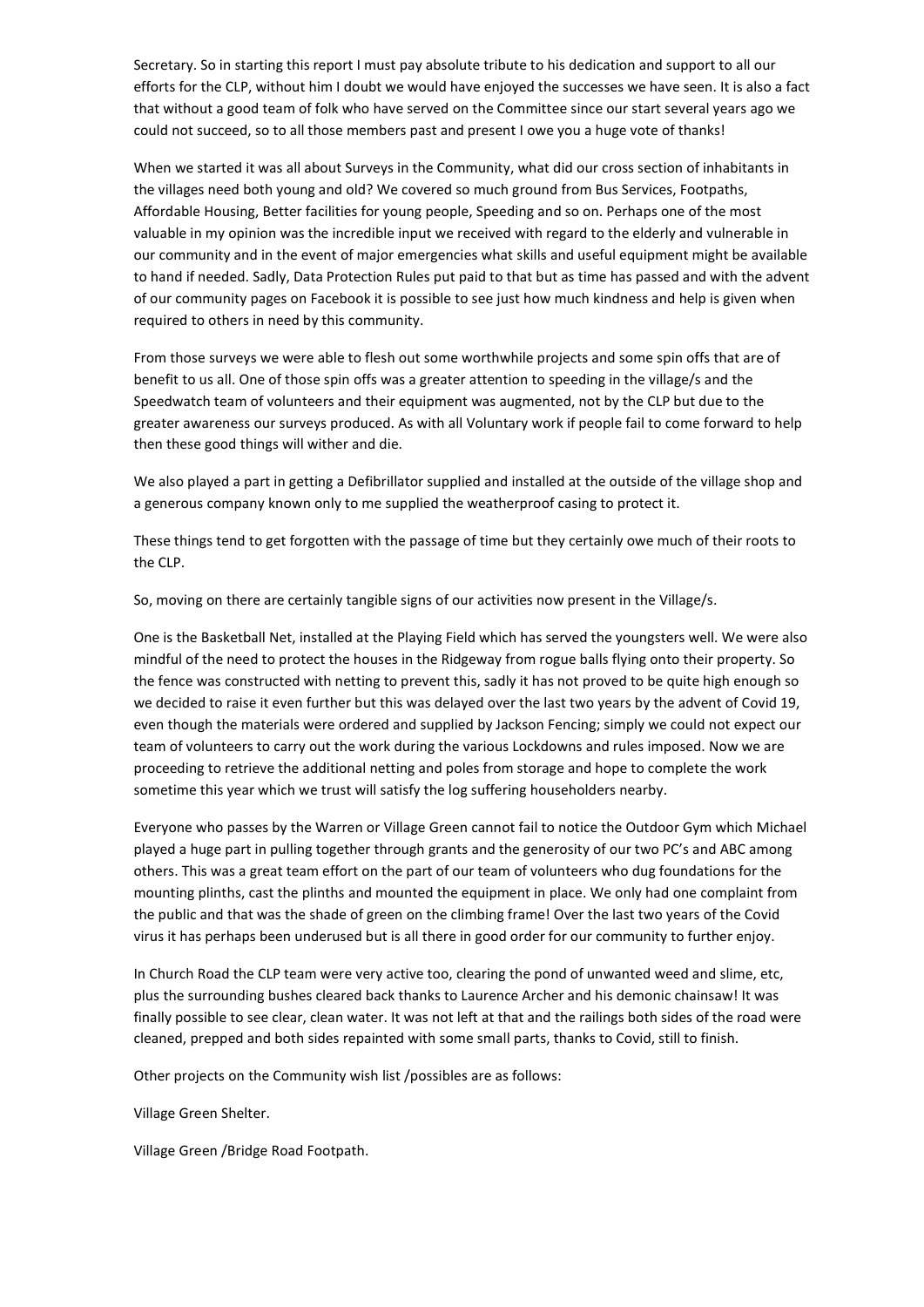Lamp post painting.

Woolpack Hill widening to improve pedestrian safety.

And a couple of ideas from our resourceful Gary Birch:

Village Gateway posts and fencing to all main entrances to Brabourne & Smeeth.

A new Community Noticeboard outside Orpins Stores which Gary is following up.

So, there you have it; the tip of an iceberg in completed, near completed projects but it is the vast amount of work unseen to achieve this for which we owe so much to Michael and the rest of the team.

## What of the future?

As we have seen sadly, we are all mortals and the passing of Michael focussed this, I am approaching 78 and not in the best of health, our Treasurer David Eldridge who has been superb in that role also is feeling he is time served. We sincerely feel that unless there are some fresh and younger faces to come forward from the community then the work of the CLP ahead is in serious doubt. It is unfair to expect our team to continue without others stepping up.

Meantime, immediately we wish to be able to remember the significant part Michael Hinchliffe has played in our community with his family's complete agreement through a Memorial Bench to go on the Village Green. We wholeheartedly agree that it should be of recycled material and some suitable items have been identified at an estimated value installed of circa £1200. This is something we all wish to contribute to and if required happy to run a coffee morning to help raise funds.

## Richard Graham,

Chairman Community Led Plan for Brabourne and Smeeth.

## 8.2 Gardeners' Society (Brian Sanders)

Despite the restrictions imposed by the Covid pandemic, 2021 was another successful year for the Society with six Zoom presentations in the first half of the year; unfortunately, it was not possible to stage the annual Plant Sale or the Summer Show. However, "near normal" activities were resumed in July with American-style lunches held over two days in a committee member's house in lieu of the Summer Supper, a presentation by George Jessel in August and a very successful Autumn Show in September. The AGM was held in October and the year rounded off with a pre-Christmas dinner in the village hall attended by over fifty members.

To date we have seventy-eight members and our programme for 2022 includes a visit to Pashley Manor and Merriments gardens with a further trip to RHS Hyde Hall in September, two "Wine & Wander" evenings and we will be staging five shows, competitions and a plant sale plus seven presentations on various garden-related subjects. A copy of the Society's Yearbook & Schedule, giving more details of the visits, shows and presentations, is attached to the electronic version of this report.

The chairman and secretary stepped down at October's AGM; to date no volunteers have come forward to fill the vacancies. The remaining committee members were re-elected unanimously, have taken on the various chairman and secretarial responsibilities and the Society continues to function very efficiently.

The Society 's association with Brabourne Primary School continues to be developed with a number of members helping to clear the school garden and install raised beds for the pupils to plant vegetables and fruit. It is hoped that the children will be able to provide entries for the Summer Show to be held on Saturday 9 July. The recent proposal that small groups of children be invited to visit members' gardens and, where appropriate and practical, carry out simple gardening tasks is still under consideration.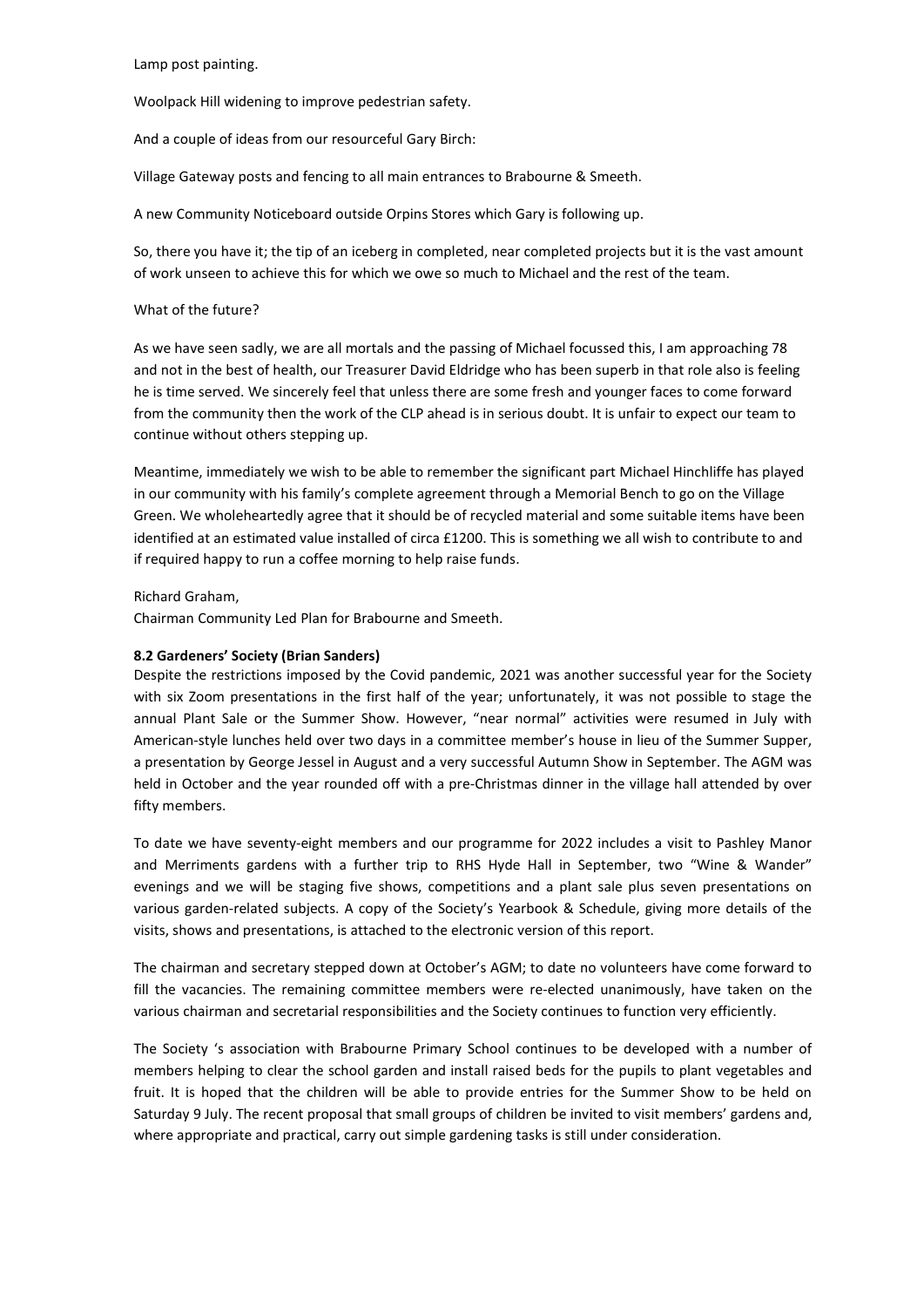The Society's own website is firmly established [at www.basgs.com]; once again the committees thanks to our member Simon Cavell for designing, setting up and maintaining the site.

In order to protect the privacy of members the Society continues to follow procedures satisfying the requirements of the EU General Data Protection Regulation 2016 (GDPR) and the UK Data Protection Act 2018; documentation, etc. is reviewed annually.

The Society meets on the last Friday of each month [except December] in the village hall at 7:15 for a 7:30 pm start. As noted above we have a varied and interesting programme for 2022, the membership fee is only £10.00 per person per annum, and all are welcome! Any enquiries for further information should be directed to our treasurer Rick Smithson on 01303 812 740 or email smithson.richard@yahoo.com.

## 8.3 Brabourne Baptist Church (Corinne Herrick on behalf of Geoff Thorpe)

A brief summary of Brabourne Baptist Church activities last year.

The church never closed during covid doing services and prayer mornings via zoom.

We reopened the church building to the public in July but also continued to duplicate all meetings, prayer and services on zoom.

We recommenced the Wednesday Oasis coffee morning in September.

To start with people were reticent to return enter the church building numbers have slowly increased to 80% of precovid values.

We have 4 church home groups who meet regularly in people's houses in the village for bible study and prayer

The church actively financially supports 2 food banks in Ashford for families who are struggling in the present crisis.

We have no full-time pastor at the moment but we are led by the retired minister Jerry Newson from Aldington

The side hall at the church building has been refurbished and modernised and is for hire to anyone in the villages.

## 8.4 1<sup>st</sup> Brabourne and Smeeth Scout Group (Jon Rose)

I am pleased to report that the Scout Group is in good heart.

In the last year we have provided a wide range of activities for the members of our organisation. Membership remains good with just under 50 young people on our books as at the end of January. This number has since been steadily increasing as life has returned towards normal. In addition, the Explorers have about 12 members.

Given the challenges of the pandemic, lock downs, online meetings, etc. we are extremely pleased that membership has held up. This has been challenging for all of us as Young People were faced with another online Scouting meeting after a day's remote teaching. Not easy for all of us and something that created a steep learning curve for us all.

Our Beavers have maintained a good membership of 15 and I have now been leading the section for about 2 ½ years. I am delighted to report that 5 adults have now stepped forward to keep the section open. Membership is good and we still have a waiting list of young people waiting to join as soon as they are old enough. Now that the future is secured, we can invite them to join us.

Cubs are reduced in number as 6 have just moved to Scouts. However we are sending 4 Beavers to Cubs imminently. Katrina Devenport continues to lead this section with Hester Fenwick and is in urgent need of additional leaders as others have moved on as their children have gone on to scouts. We are facing the same closure risks as we have faced with Beavers as Katrina, after 10 years in charge, wants to take a step back.

I continue to lead Scouts (despite repeated intentions to retire!) We have a good strength Scout leadership team and 28 Young People. The highlight of our year was getting back to camping again.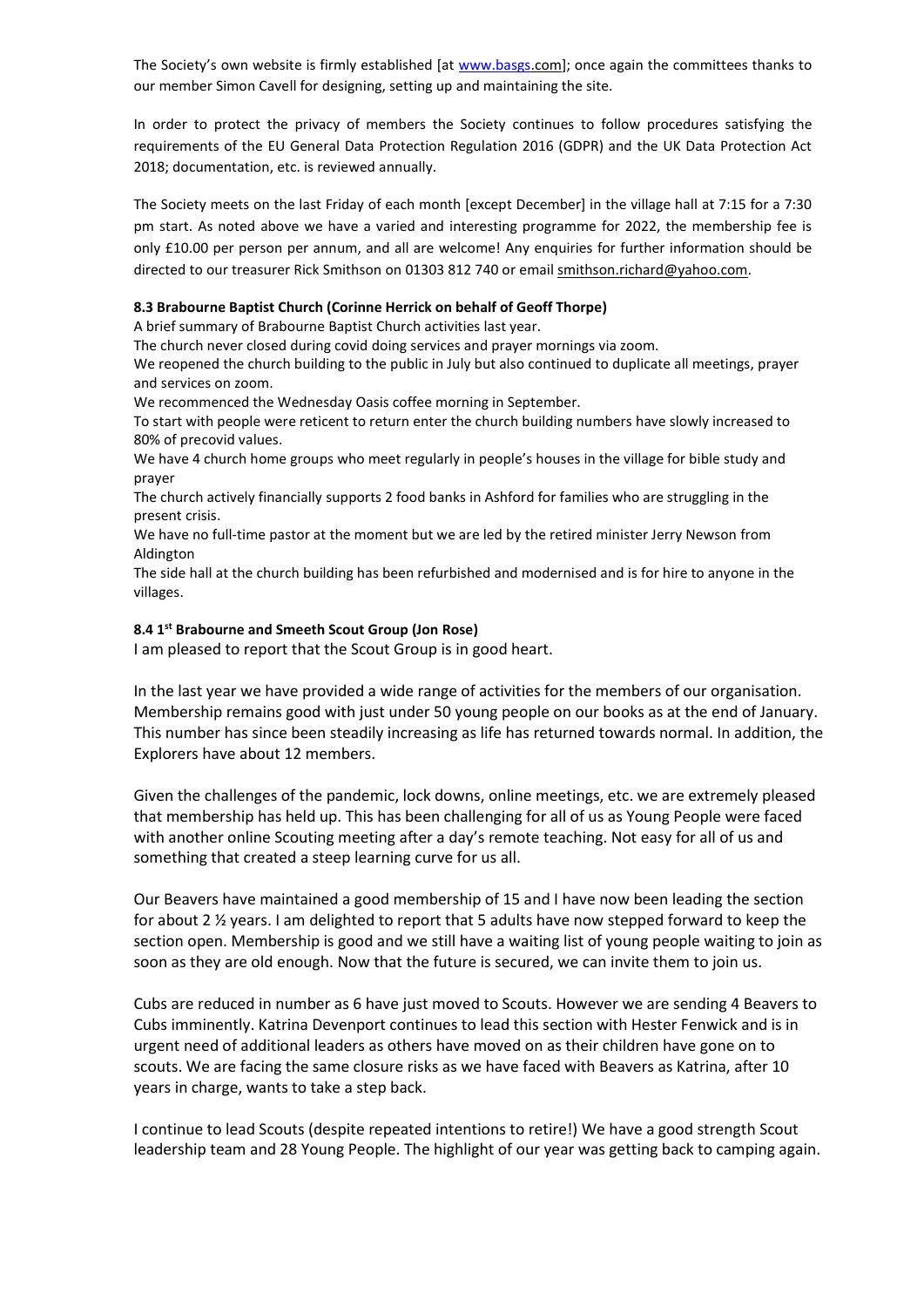We visited Knowler Farm at Stelling Minnis in October which turned out to be a bizarre weekend of hot sun, wind and torrential rain!

We have just returned from our latest camp at Stanford where half of the 20 Scouts attending had never camped at all before. This was due to the pandemic restricting any camping activity. Normally our Cubs would have done 1 or 2 camps before coming to Scouts.

Mountbatten Explorers (not part of the group but "honorary" members) have faced an ongoing challenge in trying to find a leader. Sarah Hutt leads the Explorers these days but is very much in need of help.

A number of our Explorers have completed their Bronze, Silver and Gold Duke of Edinburgh's Awards in the last year which is a great achievement for which we congratulate them. Several of them are section Young Leaders, volunteering with Beavers, Cubs and Scouts which gives them some experience of leadership and developing skills for life.

This Summer will see 30 of our members attending Kent International Jamboree at Detling. This is a great opportunity for them to experience new activities and to make new friends with Scouts & Explorers from elsewhere in the UK and abroad. We anticipate there will be about 4-5,000 people camping for a week.

Given the current economic situation we can envisage that some of our families will need support from the group to enable their children to take part in activities in the next period.

As you will have gathered, our challenge is securing adult volunteers to keep our sections open. We have not encountered any problems with new young members which is a tribute to the varied and challenging programme run by the section leaders. We are indebted to our volunteers and supporters without whom we could not offer Scouting in Brabourne & Smeeth.

## Thank you

The Scout Group is extremely appreciative of the support provided by both Brabourne and Smeeth Parish Councils. It enables us to continue to provide great opportunities for our members.

## Community involvement

We are open to ideas for more community involvement for our young people where helping others is a key part of their badge requirements.

## 8.5 Playing Field Association - no report

## 8.6 Village Hall (read by Mr D Smith on behalf of Jacqui Fortescue)

We were running along quite nicely in January & February 2020 with regular users every weekday as well as our regular monthly clubs and societies but of course that all changed in March 2020 when we went into the first national lockdown and there was no use of the hall at all.

As the pandemic took hold and the Government reacted, it became apparent that we could claim government grants via Ashford Borough Council, which have come in stages throughout the year and have more than covered the shortfall of our income. We were able to purchase new curtains & blinds for the entire building, including new stage curtains and 52 stackable chairs complete with storage trolley.

We received further Covid-related Government grants throughout the following year. These have helped us purchase a sound system complete with hearing loop, projector and screen. We feel that this equipment will be useful to many regular hall users and hopefully attract others. We also purchased a steam cleaner for the floors; it leaves far less water on the floor than the traditional mop and bucket. We replaced the mat in the doorway of the main entrance, which makes the area more appealing. We have also installed security cameras over the car park.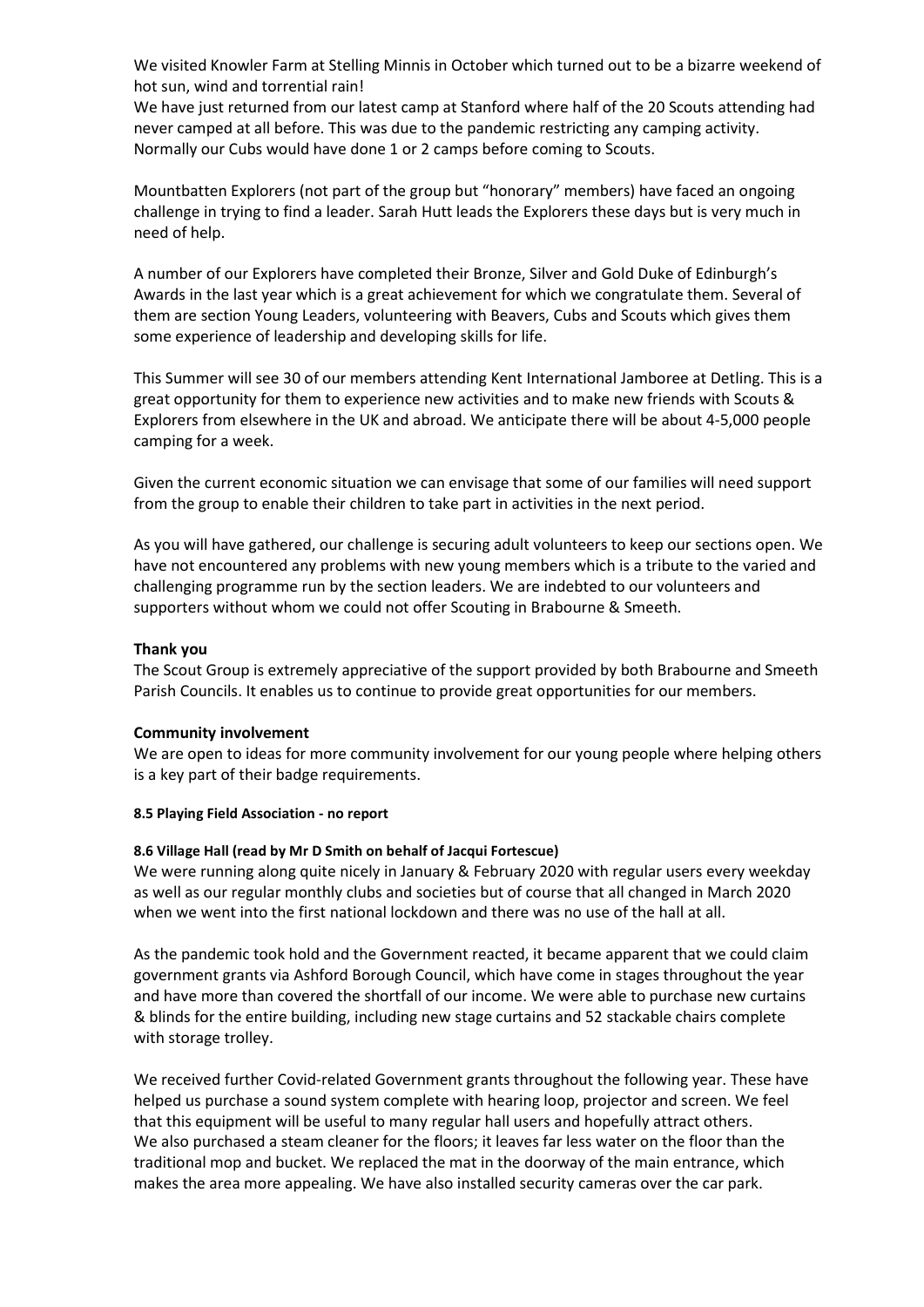The hall re-opened in May 2021, with some Covid-related protocols still in place (one way system etc). Users returned gradually since then, with an increased usage since Autumn 2021. The Covid restrictions have now been removed in accordance with Government guidelines but users are recommended to follow sensible safe practices going forward.

Some regular users have not returned since the pandemic but our regular users include Pilates classes, Dog Training, Sewing Group, Body Fitness Group, WI, Gardeners and Tai Chi.

Unfortunately, the tarmac surface of the car park was badly damaged by a heavy vehicle in May 2021, causing a large hole and lump of tarmac opposite "La Vale". We discovered that there was a water leak in the pipe belonging to the water company, next to our water meter. We have no idea how long it had been leaking but this had compounded the problem by weakening the subsoil in the area around the meter. We instructed a civil engineering company to make the necessary repairs, which were carried out in October 2021.

Our most recent purchase was the replacement heaters on the ceiling of the main hall. These offer a radiant heat, ideal for longer hire periods, and can be controlled by the thermostat on the wall in the hall

All in all, the Hall is looking better than ever and we are hoping this will encourage more one-off party bookings alongside our regular users. Bookings can be made at https://hallbookingonline.com/brabourne

I would also like to thank the local community for their continued support of the Village Hall and also thanks to both Parish Councils for their generous financial support, especially in such unusual and difficult times.

Finally, we were approached by Brabourne Parish Council to consider whether we would approve this main hall being named after Mike Hickmott in recognition of all the time and effort Mike had devoted to Brabourne and its community. We agreed wholeheartedly and so the hall in time will be referred to as the Hickmott Hall and a plaque will be installed in due course.

## 8.7 St Mary's Church, Smeeth (read by Rev. Chris Denyer, on behalf of Di Dawson)

The last year has, of course, been challenging for everyone. Since 2020 Smeeth Church has moved through total closure, which was far from popular with everyone, to now being back almost to normal. We have held services complete with masks and social distancing, one-way systems and no hymns. Smeeth was the first church in this area to sing outside so that hymns could again become an integral part of our worship.

However, the building use may have been restricted but other aspects of Smeeth Church life have been very active.

The Stour Downs, of which Smeeth is part, was amongst the first (and was the very first in this neck of the woods) to hold online services, streamed from Revd Chris's study, dining room or garden. Morning and Evening Prayer also happened daily online from early in the first lockdown. These services have continued throughout this year serving an additional online congregation.

The activities of the church at Smeeth have also continued and grown. Fridays @3 restarted at a different time of day and has become Tuesdays @10. This meeting is aimed at anyone who just wishes for an informal chat over coffee and biscuits. It coincides with a working party in the churchyard whose attendees keep the place looking beautiful, repair the odd bit of guttering or wall and generally seem to enjoy their weekly meet. This isn't officially a "man shed" but provides the same sort of companionship over a practical task. New attendees to both groups are always welcome.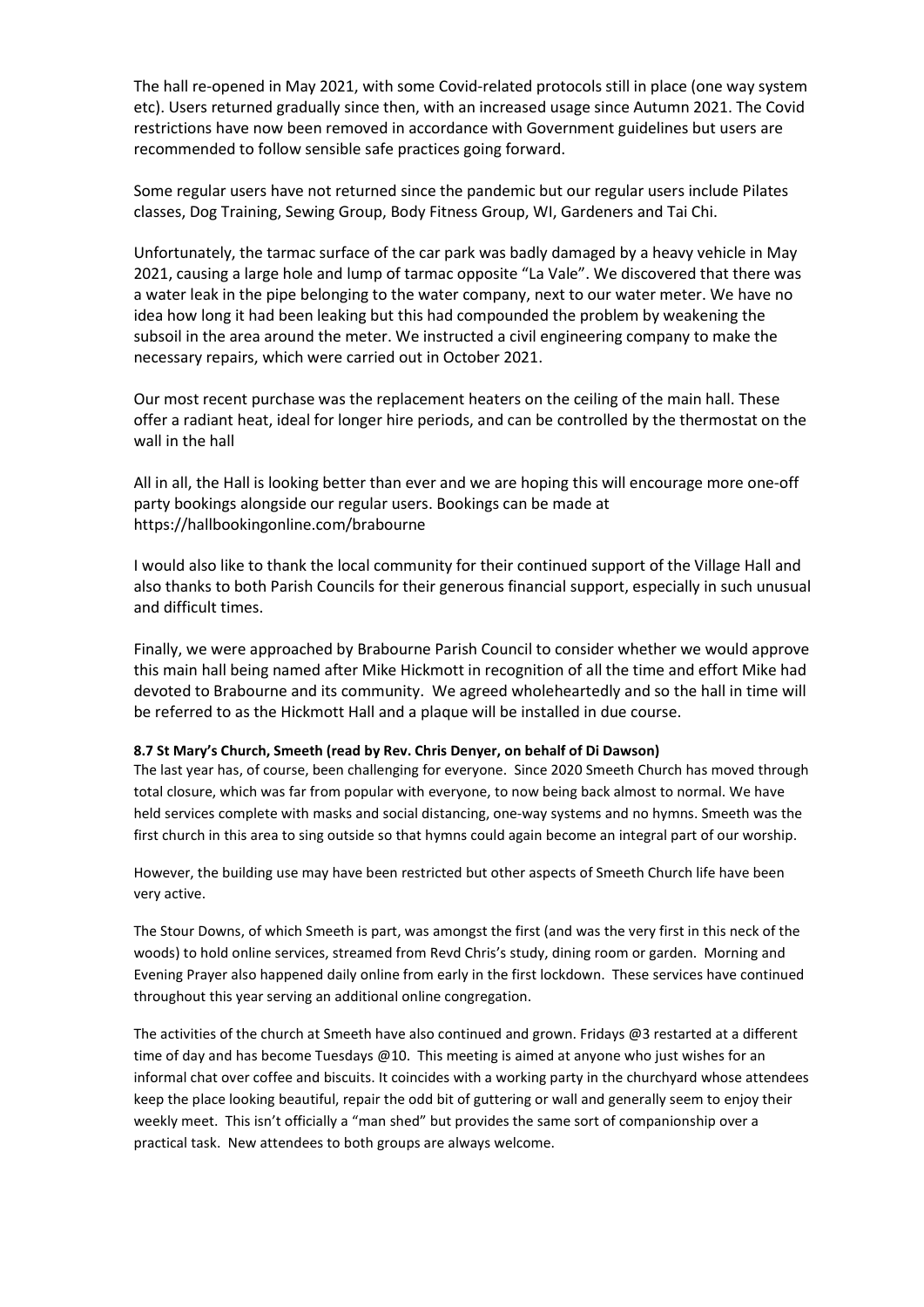Little Saints began at the end of March. This is a Mums and Toddlers group which meets once a month on each third Thursday in the Oak Room. Run by Mums for mums it looks to welcome anyone with pre-school children.

The Oak Room could sadly be little used during the Pandemic but activities are gradually returning. Graham Lilley's Art classes have resumed as has a Quilting group. Yoga sessions happen in the Oak Room and Ashford Counselling Service and Ashford Leisure trust use it for their management meetings. As many of you will know, the Oak Room is light and bright and a good small space in which to meet. Bookings are just coming in again for birthday parties for the very young and the rather less so – for whom it seems to work well.

Pastoral Care is at the heart of what Smeeth Church (and our sister churches) are about. This is not advertised loudly as that would be inappropriate but many people who live alone, are unwell or challenged in one way or another, are visited or telephoned by someone in the church community. If you know of somebody who needs us – just ask. Our local food bank continues, sadly, to be much needed and has slightly extended its boundaries so help is given where it is needed beyond simply food. We are currently also collecting clothes and food for Ukrainian refugees.

Music is very important at Smeeth Church - the congregation enjoys singing. We are fortunate to have two good organists and others who have been known to make a not totally tuneless noise emerge from the church organ when there has been a need. We have recently begun to offer a Songs of Praise on the third Sunday of each month at 4.00pm. Just a good sing of those hymns which are chosen on the day. It is informal and friendly and, of course, followed by coffee/tea in the Oak Room. So many things could not happen last year in the music world at Smeeth and beyond but these are slowly returning.

In Holy Week we were pleased to welcome the Archbishop of Canterbury to some services within our group of churches and the Question and Answer session held in the Woolpack proved very popular. Accompanying the Archbishop were four members of the Community of St Anselm. These people – all young and enthusiastic, spend a year based at Lambeth Palace and some of the congregation shared a meal with them in the Oak Room.

A highlight of this year has been welcoming Revd Susan Manners to our Parish as a curate. Revd Susan lives in the rectory at Mersham but works across all our churches and is often seen in Smeeth.

Churches across the country are bemoaning the lack of funds in their coffers. Costs don't stop but closed churches, limited services and activities reduces income. However, Smeeth Church has never been other than a positive and optimistic establishment. Our congregation, surprisingly maybe, has not disappeared and some new people have joined us. Our mission continues to show our belief through our worship and also what we do to help others. Music concerts and other events are coming back so the future is bright.

Smeeth Church is open every day and visitors to both church and churchyard are always welcome.

#### 8.8 Brabourne and Smeeth Guides and Brownies – no report received.

## 8.9 St Mary's Church, Brabourne – no report received.

#### 8.10 Allotment Society (Peter De Lacey)

I took over as Chairman in April 2021, when several projects were on the go and required seeing through to completion.

The vehicular access gates were subsiding, so had to be repaired and a local firm was engaged to carry out the work. This was funded from the ring-fenced monies paid by the tenants to Brabourne Parish Council in rent.

A delivery of saplings was received via the PC, and these have been planted around the site, improving the local habitat and – in time – providing additional screening from the adjacent farm.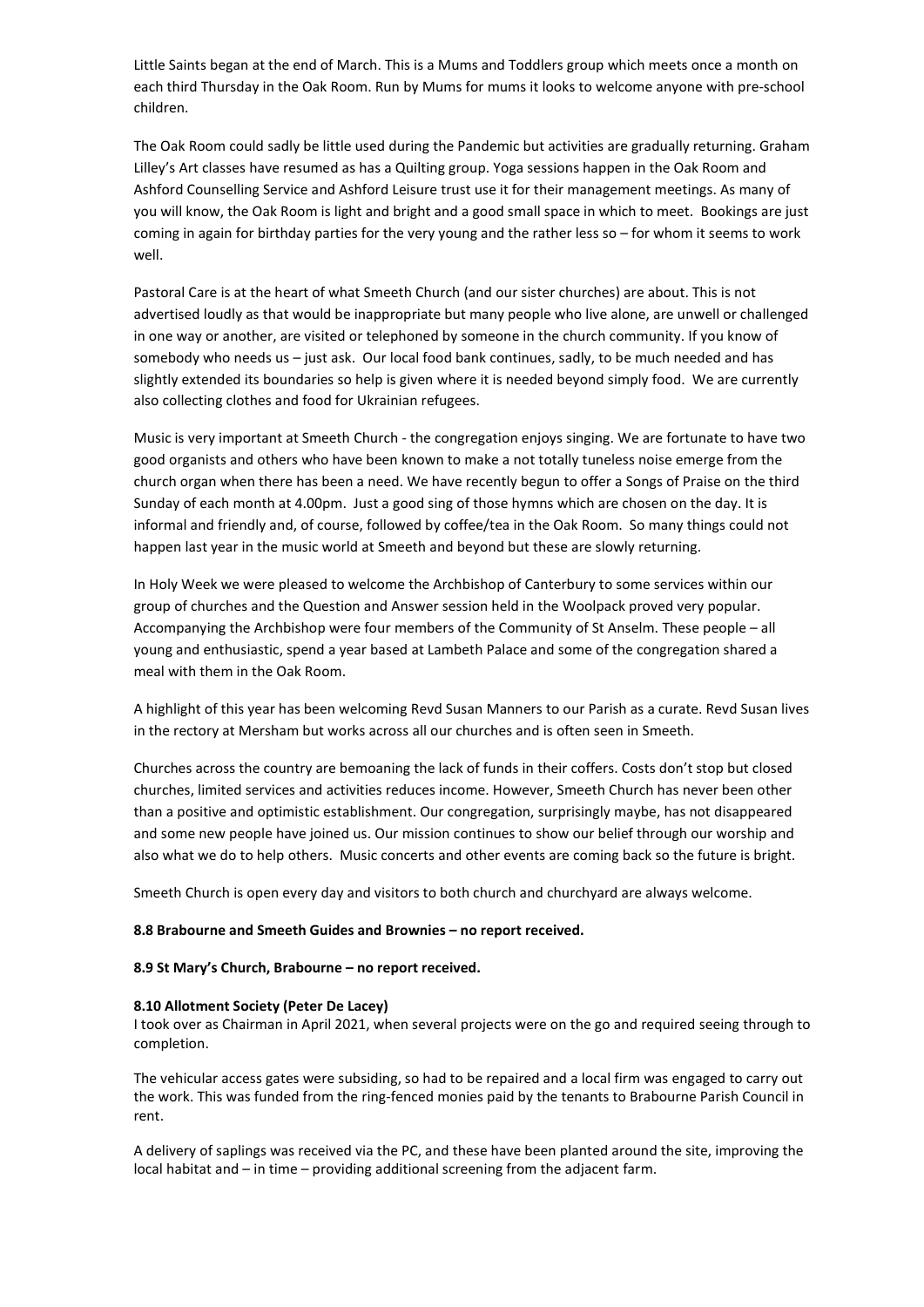Redundant community plots have been converted into a wildflower meadow, complimenting the three other smaller ones already extant on the site.

With the move of land ownership from Shepherd Neame to the PC, the opportunity was taken to redraft the tenancy agreement, addressing the fact that some plot holders had not previously signed one.

Another benefit of the land transfer was the removal of restrictions imposed by SN, such as provision of a car park, which was hardly ever used. We have converted it into two additional plots, raising additional income for the PC.

At the change of the year, we welcomed five new plot holders to the site and we now have 35 members tending 42 plots.

For the future, we are looking to relay the access track, as it has been damaged by heavy vehicles.

## 8.11 Smeeth WI (Joy Taylor)

Smeeth W.I. were fortunate to have their meetings during Covid Lockdown period via Zoom. We enjoyed various Quiz sessions with prizes for winners and runners up. We also had two excellent talks via zoom which were entitled 'The Making of Casablanca' presented by David Allen and 'Mr. Garrick's Fireside' - a personal history of the Theatre Royal, Drury Lane by Peter Allen.

It was a beautiful day when we were able to meet and have our twice postponed Summer trip to Tram Hatch Gardens at Charing Heath. This is a private garden immaculately maintained by Pam and Alan Scrivens. We were served an excellent afternoon tea in their spacious garden room 'The Cube' and everyone thoroughly enjoyed the afternoon.

In September we were able to return to the Village Hall for our meetings, the first Speaker being Margaret Hanlon, a fellow W.I. Member from Orlestone W.I. and she told us about the work at the Rare Breeds Centre, Woodchurch. The Trust at the Centre supports people with various disabilities but allowing them the opportunity to work.

Our October meeting was 'Pearls and Princesses' presented by Helen Kendal Tobias. Members were dressed to kill that evening as they heard all about Pearls.

November heralds our Annual Meeting and our Committee were all willing to stand again and continue with their excellent work for our W.I. We had recruited several new members as our W.I. got into full swing again which is always good news.

Jane Graham, longstanding member of Smeeth W.I. kindly demonstrated the art of Sugarcraft following our Annual Meeting business.

The New Year brought us a most interesting presentation by Julie Guthrie, another longstanding member, 'Sunflowers, Stars and Secret Loves' telling the story of Vincent Van Gough.

We made February meeting an Open Meeting as Hester Fenwick told us the story of 'Brabourne Vineyard - The story so far!' We had a very large audience who all had the opportunity to enjoy a glass of sparkling wine.

Helen Kendal Tobias returned in March to tell us 'Wrinkles don't matter' a fascinating insight into how you can look good no matter your age!

Last month we all tried our hand at drawing a tulip as Pearl Bostock renowned Botanical Artist came to talk and instruct us in an elementary lesson how you begin to draw flowers. There were some excellent results in our efforts.

Now that we have been able to meet up and go out together our Luncheon Club has been most popular. We meet every other month and have lunch at a local hostelry or restaurant and enjoy not only a hearty lunch but one another's' company too.

We have plans in hand for this coming year with outings to Godinton House and Gardens, Kentish Lady River Boat trip and Christmas will be welcomed with Mama Mia Christmas Party at the Mercure Great Danes Hotel.

We have chosen a tree to plant on the Warren for the Queen's Jubilee.

We are moving into another busy year with a full programme to look forward to enjoying.

## 8.12 Royal British Legion (George Taylor)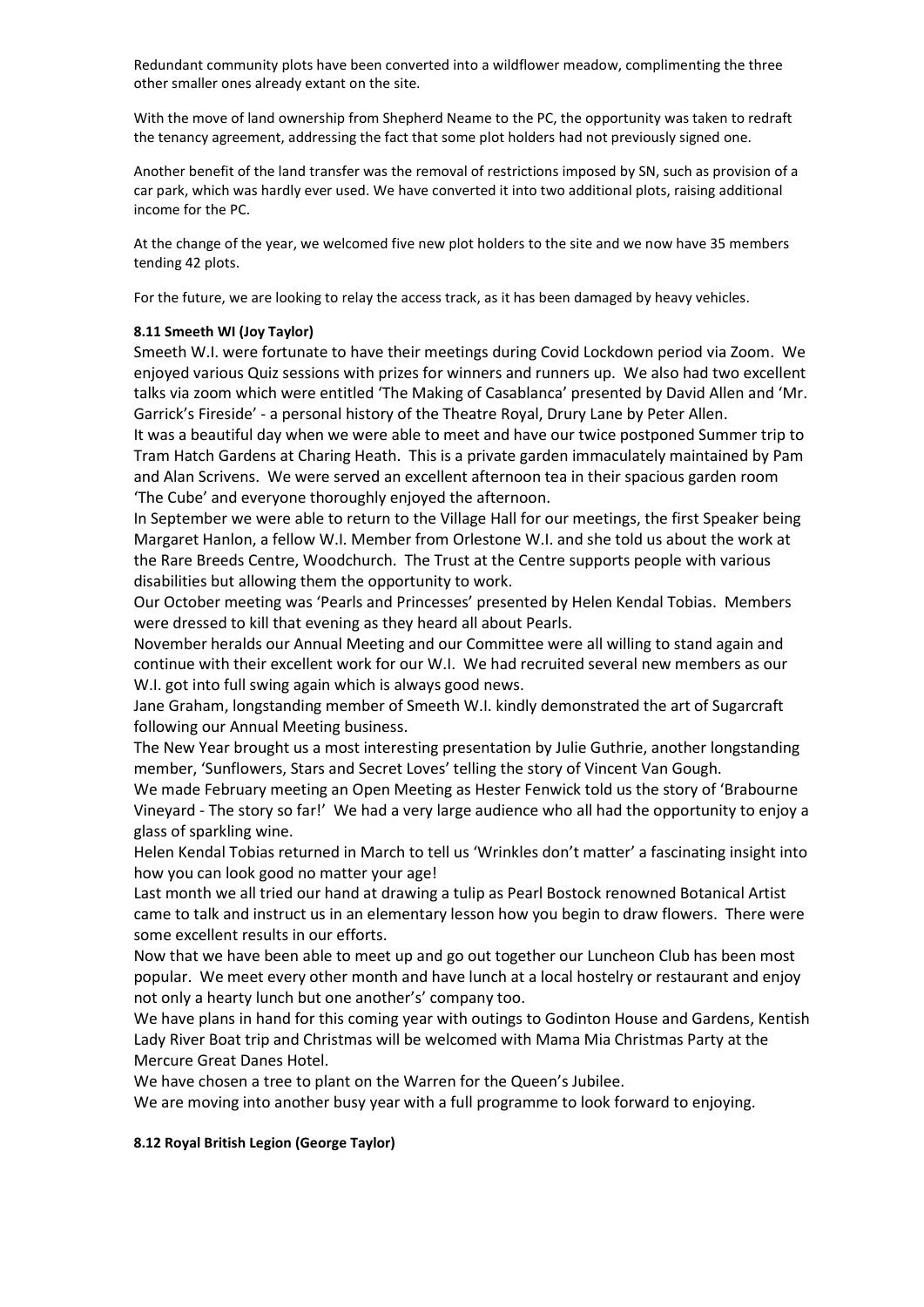Much of the work of the British Legion branches is concerned with the Annual Poppy Appeal which underlines much of what we do for the rest of the year. Our preparation starts in earnest in September and this year following on as it did from previous years being restricted by the effects of covid was particularly satisfying and successful with well over £15,000 being raised to provide help for those former servicemen who need our help. We start again collecting in October and once again we hope that the improved situation will mean that we will do even better for this deserving cause.

The Kent Branch of the RBL was formed in 1922 and this year is celebrating therefore, its 100th Anniversary and is doing so in a number of ways in which our Branch will participate including Evensong in Canterbury Cathedral and a number of concerts around the area. Our Branch itself has had a full programme of events this year as we recover from the effects that covid had on our activities. We have enjoyed presentations from Rebecca Lilley on Sir Edwin Lutyens in February and a visit from the Kent Fire and Rescue team in March which was both entertaining and informative from which we learned how to protect ourselves and our property in the event of fire. Following a very enjoyable fish and chip lunch at the Woolpack we had a presentation in May from Major Jules Gomez the manager of the Battle of Britain Memorial at Capel-le-Ferne who not only told the story of the Memorial and its origins but had some interesting facts about the Battle itself. The rest of the year will be equally full starting with Hilary and Peter Joules coming to speak to us in June about Modern Dairy Farming and a full programme for the rest of the year culminating with our November celebrations and services around Remembrance Day.

As a branch we clearly have the interests of the charity at our heart, but as a village community we are equally concerned with comradeship and having a good time. Anyone who would like to support a lively village activity will be made most welcome at our Monthly meeting which are held at the Brabourne Baptist Church on the first Tuesday of every month

| Date          | <b>Site</b>              | AM/PM     | <b>Offenders</b> | <b>Vehicles</b> | <b>Letters Sent</b> |
|---------------|--------------------------|-----------|------------------|-----------------|---------------------|
| Mon, 7 June   | Church Road              | PM.       | 16               | 185             | 2                   |
| Thur, 10 June | Plain Rd, Trevone        | AM.       | 5                | 36              | 0                   |
| Mon, 14 June  | Plain Rd, Warren Heights | AM.       | 3                | 42              | 0                   |
| Fri, 18 June  | Church Road              | <b>PM</b> | 12               | 266             | 2                   |
| Wed, 28 July  | Plain Rd, Warren Heights | <b>AM</b> | $\overline{2}$   | 38              | 0                   |
| Mon, 2 August | Church Road              | PM.       | 19               | 180             | 1                   |
| Wed, 29 Sept  | Church Road              | <b>PM</b> | 12               | 188             | 2                   |
| Tues, 5 Oct   | Church Road              | <b>PM</b> | 6                | 52              | 0                   |
| Mon, 18 Oct   | Church Road              | <b>PM</b> | 24               | 178             | 2                   |
| Tues, 19 Oct  | Plain Rd, Manor Leaze    | <b>AM</b> | 5                | 63              | 0                   |
| Tues, 26 Oct  | Church Road              | PM.       | 25               | 172             | 1                   |
| Sat. 6 Nov    | Church Road              | <b>AM</b> | 30               | 143             |                     |

## 8.13 Speedwatch (read by D Herrick on behalf of Graham Snazelle)

You will notice that the dates are well spread, which is due to the lack and/or unavailability of volunteers available, together with bad weather conditions when sessions had to be cancelled at the last minute. Since the beginning of November, a combination of bad weather, lack of volunteers and my own ill-health have prevented any further sessions taking place. However, I am hoping we will be able to resume in the next few weeks. I am pleased to report that 2 volunteers joined the group in the last quarter of 2021.

The site near Mountbatten Way has been de-registered by the police as the speed indicator device (SID) is so sensitive it was registering vehicles before they entered the 30-mph speed limit. The police have since approved a new site opposite Orpins for traffic passing in both directions, however I am not hopeful this will be a successful site, given its location and the number of parked vehicles.

#### 8.14 Brabourne CEP School – no report

8.15 Smeeth CEP School – no report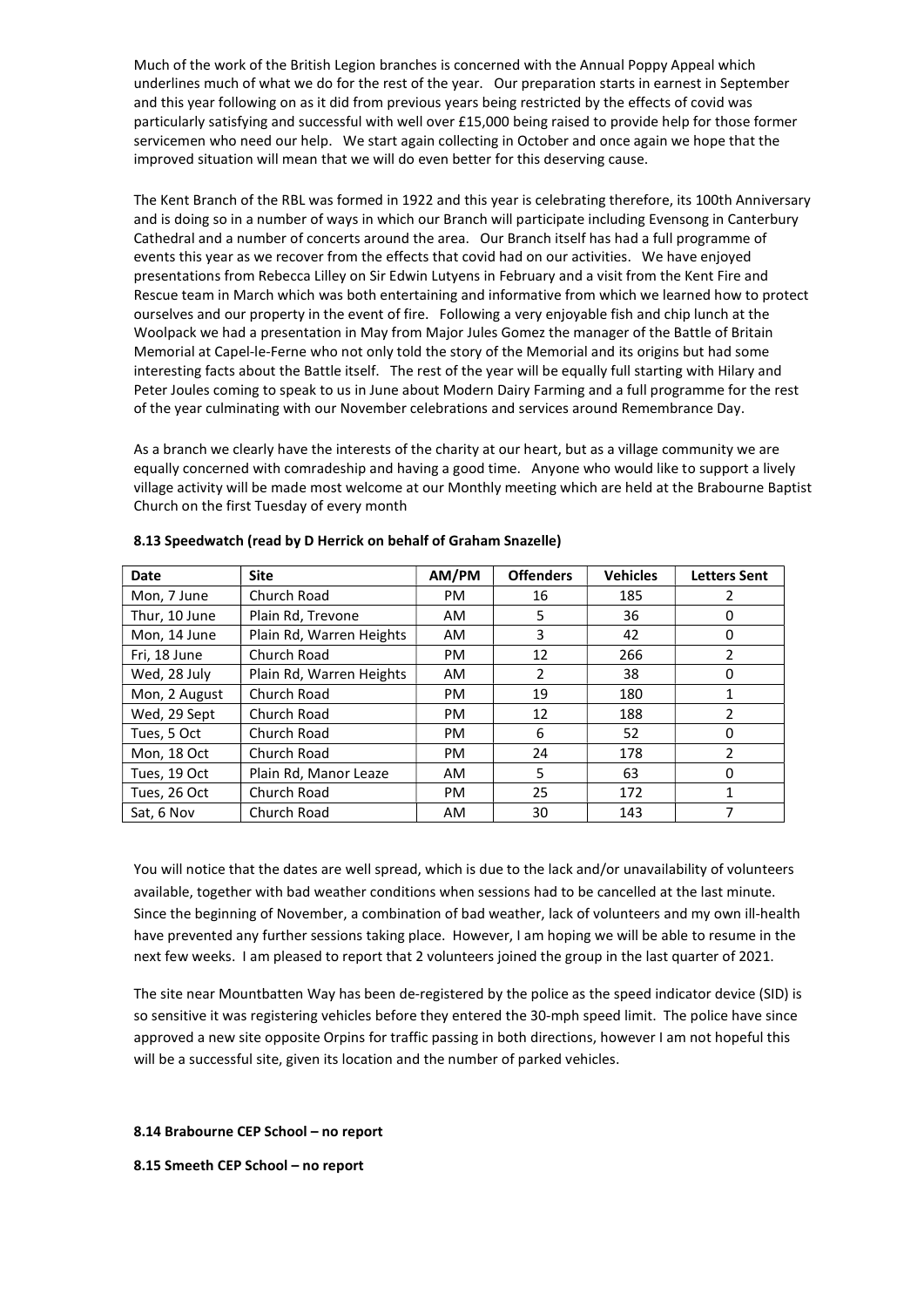## 8.16 Smeeth Sandpit Preservation Ltd Activities in the last 12 months (read by William Harbottle on behalf of Dave Jones)

## Maintenance of the sandpit

The South Eastern Boundary. Significant restoration work was done on this boundary by relocating the access point, installing a kissing Gate and Fencing and the planting of a new hedgerow of native species. This was accomplished by a small team of volunteers using socially distanced methods when Covid restrictions were in place. All the saplings, tree guards and stakes were supplied to us by the Woodland Trust at no cost to the Company. We will be receiving further trees from the Woodland trust later this year. Improving Disabled Access at the North end of the Sandpit. Access has been widened here which also allows baby buggy's to easily access the Sandpit. Later this year further improvements will take place and gates to allow disabled access will be installed.

Queen's Jubilee Green Canopy Project. Ashford Rotary Club have kindly provided 16 native species saplings, tree guards & posts as part of the Queen's Jubilee Green Canopy Project and together with children and representatives from Smeeth, Brabourne & Stowting Schools helped us plant the trees. A bench to mark the Jubilee has been constructed and added to the copse of trees.

Brush Cutting of Brambles in Certain Areas & Eradicate of Pernicious Weeds. Volunteers have regularly worked to control pernicious weeds such as Himalayan Balsam & Ragwort. Bramble areas are important for some wildlife but if left totally unchecked will choke other environments & footpaths and so have been regularly managed. In addition, volunteers have also removed rubbish & performed some vital tree surgery.

The Dog Waste Bin. A generous donation of a dog waste bin has been made by a local who would like to encourage all dog walkers to pick up their pet's waste and either take it home or use the bin, they have volunteered to empty it regularly and it is located at the north east entrance.

## The Wildlife Pond.

The pond is a key part of the plan to increase wildlife diversity and hopefully provide a year-round water source.

Volunteers were able to start in late summer 2021 and the project to establish a pond has progressed well with the help of the weather which provided plenty of rain to fill it to capacity, an oval 13.5 x 8.5 m maximum with a depth at the deepest part of approximately 80cm.

The pond has been securely fenced and gated and signage has been erected to encourage dog walkers to keep their animals from entering the fenced area & warning of the danger to children. It is very important that as the pond becomes established dogs do not enter the water, we would appreciate it if all dog walkers helped us in this matter.

We have been advised by a nature consultancy that we should leave plant colonisation to occur naturally and so it should gradually settle into its surroundings.

We have also contacted 4 local primary head teachers to let them know about the new pond and the opportunity to visit. It is an exciting project to document the colonisation from scratch. Later this year a refresh of the website will take place with a section dedicated to the pond.

## Reptiles

The reptiles relocated as part of the Company's involvement in a scheme to accept lizards and snakes from building development sites in the local area are now appearing as the weather is warming up. A number of shareholders have reported sightings of slow worms, sand lizards and grass snakes.

## Birds & Mammals

Over the last couple of years, we have been involved in a feeding program for the vulnerable Turtle Dove to encourage breeding. The feeding program has now started for this year.

We have also continued helping various organisations with wildlife surveys. The latest being a recent visit by representatives from the Bumblebee Conservation Trust. Dr Nikki Gammons will be visiting on a regular basis. Here is her recent tweet on the visit.

https://twitter.com/nikkigammans/status/1521396790070755333?s=20&t=N\_8DJhnXqcdw3v2tHigmRg The Final point I would add is the Company struggles to attract volunteers to help in the Sandpit and fill Director posts and we are always keen to hear from anyone who would like to help the company in any way they can as many of the volunteers are working full time and have busy lives.

## 9. County Councillor's report (report read by William Harbottle on behalf of Clair Bell)

## Clair Bell, Kent County Councillor for Ashford Rural East, Annual Report April 2022

In February Kent County Council approved the budget for 2022-23. The council tax rise is just under 3% (including 1% Adult Social Care levy) which means for the average Band D property, KCC's element of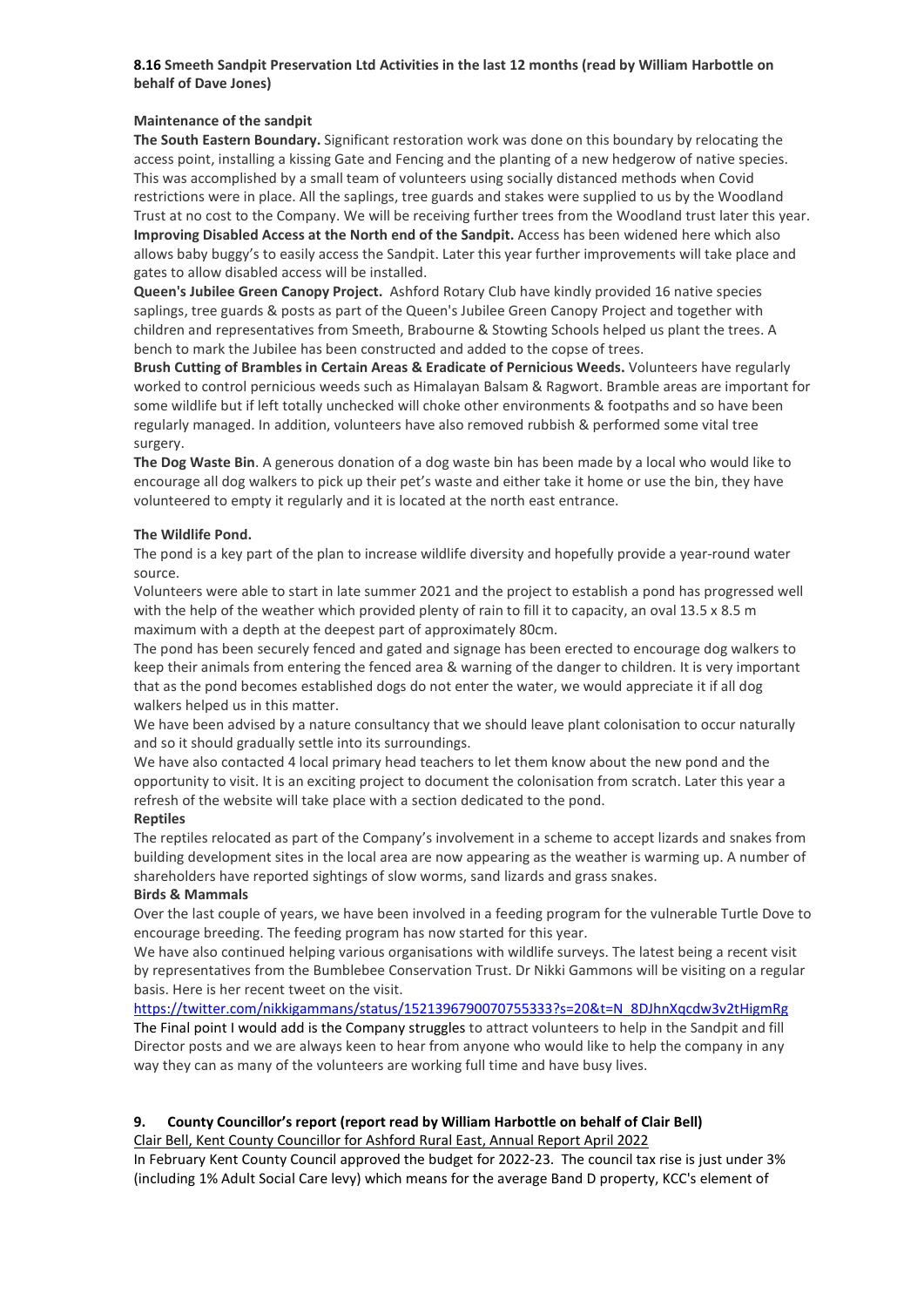council tax increases from £1418 to £1461. The £150 rebate scheme is administered by Ashford Borough Council.

Colleagues at KCC agreed this was the hardest budget setting process any of us has known. The pressures and demands on council services this year are unprecedented and our funding sources are limited. Each 1% rise in council tax raises just £8m of funding for the council. The overall revenue budget is around £1.1 billion.

Local authorities have a legal duty to set a balanced and sustainable budget, across the council as a whole. KCC has to meet its statutory duties, for example in social care, which accounts for almost half of the total revenue budget, and in other areas too such as school transport for children with special educational needs. Government grants have reduced over the years and the council's ability to raise council tax is restricted. Councils are affected too by the increase in the cost of utilities etc.

All departments of the council have had to make savings and some of these have been very difficult and painful. For example, we have reduced the subsidy we offer to some bus companies, meaning certain bus services are no longer viable and are likely to be withdrawn. We recognise this will have a huge impact on some of our residents who rely on those services but we have little choice in the current circumstances. In my own Adult Social Care portfolio, I have had to cease a programme of support for homeless people, again with enormous regret, but we simply don't have the money to keep it going.

As I said, social care is a major part of the council's activity. Alongside dealing with the increased demand for social care and workforce shortages which our providers are experiencing, we are working hard with the local NHS on the new NHS structure, called the Integrated Care System, which is designed to make health and social care more joined up. Joint commissioning and pooling budgets are key elements of this with a strong focus on hospital discharge, to make best use of resources and improve the experience of patients. It is not an easy task – our two organisations are very different in terms of structure, responsibilities, funding etc. but I think we're making progress and good relationships are being established between the partners, which I believe is the key to success. Those partners include district councils, voluntary sector organisations, social enterprises and patient liaison groups. Together we are trying to move more in the direction of prevention, with a focus on supporting people in their communities, promoting independence, encouraging healthy lifestyles, addressing social isolation and loneliness, and thus improving overall wellbeing and reducing the reliance on costly health and social care services. Tackling health inequalities is also high on the agenda.

Elsewhere in KCC we've seen a large increase in the number of children with special educational needs - up 20% - for whom we need to find school places and provide transport. Again, these are statutory responsibilities which we have to discharge before we consider what we can done in terms of discretionary services. But we have managed to find resource for extra things such as Reconnect, which is a project to support youngsters following the pandemic, helping them to catch up on missed learning, providing opportunities to engage in sports and activities, access to mental health support, and so regain confidence and have fun.

Now that we are coming out of the pandemic, which impacted every aspect of the council over the last 2 years, we are turning our attention to the future. KCC is the strategic authority for Kent and we are developing a Strategic Plan for the next 4 years, setting out how we will work as a council and with our partners to deliver better outcomes for Kent residents, businesses and communities and how we will respond to the government's agenda for Levelling Up and County Deals. We are looking at community infrastructure, such as libraries and children's centres, highways assets, digital connectivity and how we can improve support for schools, offer enhanced opportunities to develop skills for employment and make sure that vulnerable people are safe and have access to the services they need. One specific commitment is to support our rural communities and businesses which have distinctive challenges and opportunities. We want to explore innovation and technology and involve community and voluntary groups to deliver projects for rural communities, as well as supporting Kent's rural environment, productive farmland and protected landscapes. We will also include a commitment to the environment in the wider sense, working towards Kent being net zero by 2050 and the need to adapt to climate change, for example by taking steps to establish sustainable water management.

At the same time as planning for the future the council deals with the never-ending day-to-day challenges which arise. In recent weeks our highways team worked round the clock to manage the traffic congestion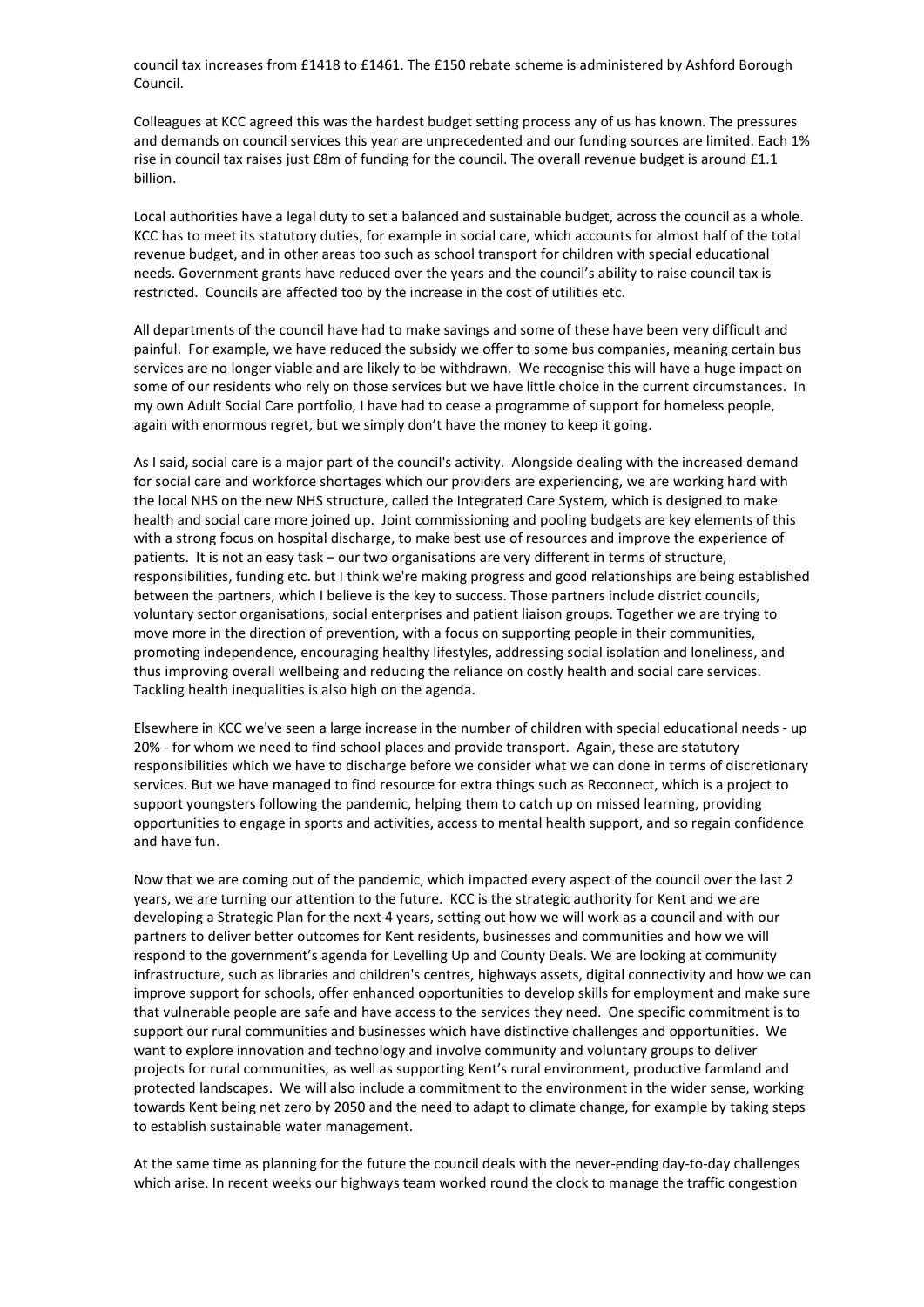on the county's roads, stemming from the problems at the port of Dover. Children's services continue to support young unaccompanied asylum seekers. Alongside our district partners and various agencies across the county we have been preparing to welcome Ukrainian refugees who have now started arriving in Kent. The work includes carrying out checks on families who have offered accommodation, welfare checks and follow-up visits, processing payments for both hosts and guests, finding school places for the children and offering mental health support. Full details are available on the KCC website at

https://www.kent.gov.uk/leisure-and-community/support-for-ukrainian-nationals

#### 10. Borough councillor's report – Cllr William Howard

Since the last of these joint meetings the world has gone through so many events together and viewpoints have changed beyond anything most of us could have imagined.

At Ashford Borough Council the majority of the work has been to support residents as much as possible in doing this while trying to ensure as many of the services we provide continue. ABC have acted on behalf of the Government giving out grants to business and local organisations, coordinated support of vulnerable residents, while also playing our part in welcoming refugees from Syria, Afghanistan and now sadly Ukraine.

As part of the aftermath of COVID-19 I have been work with councillors to develop strategies that will help our local economy recover and ensure that Ashford is a go to destination for job creators and has top facilities for all residents both new and existing. The recent announcements about Newton Works and Brompton Bicycles are just two examples of this successful approach. Often we are told by parties interested in Ashford that it is Ashford's "Can do" attitude that is helping our success and getting us noticed. This is a significant change from the old days of "Trashford" and I really believe we should be so much more proud of where we live than constantly looking for ways to put us all down.

Importantly, my primary focus at Ashford Borough Council representing Bircholt Ward has been to ensure that this growth has the environment close to is heart and that Climate Change and Carbon Neutrality must play a central part in any decisions made. Also, that any growth in borough shows benefits to all residents. This has been successful with ABC launching its Carbon Neutrality Action Plan to ensure Ashford is playing its part to combat the climate emergency.

I could not give a report without mentioning planning and throughout this last period many challenges have been faced with the realm of planning. I have supported numerous residents with planning application both for and against and at least for the vast majority of the time I am pleased to say that it has been in strong partnership with the Parish Councils. The Stodmarsh issue is still causing chaos and confusion with planning in the Borough but there is hope that a pathway to a solution is now starting to be illuminated. However, during this time we must remain vigilant that with the opening up of building again that rogue developers do not decide to take the opportunity to place unnecessary developments in our ward.

Overall, even through the struggles we have all faced these past couple of years it has been heartening to witness the massive heart our community has and how much we have actually come together as a community. Over the next year I will continue to represent the ward and expect to be working with councillors on how ABC can support residents with the cost of living crisis, the bin collection service that is due for renewal soon and we can ensure that green spaces in our communities are more formally protected.

## 11. Any Other Business

No other business was raised.

Cllr Herrick noted that for 2 relatively small parishes, we do a lot. To continue, we need to encourage younger people to come forward.

George Taylor noted that on 4/6 at South Port, Pound Lane, there will be an afternoon tea served for the Platinum Jubilee on behalf of the RAFA and RBL.

The meeting closed at 8.20pm.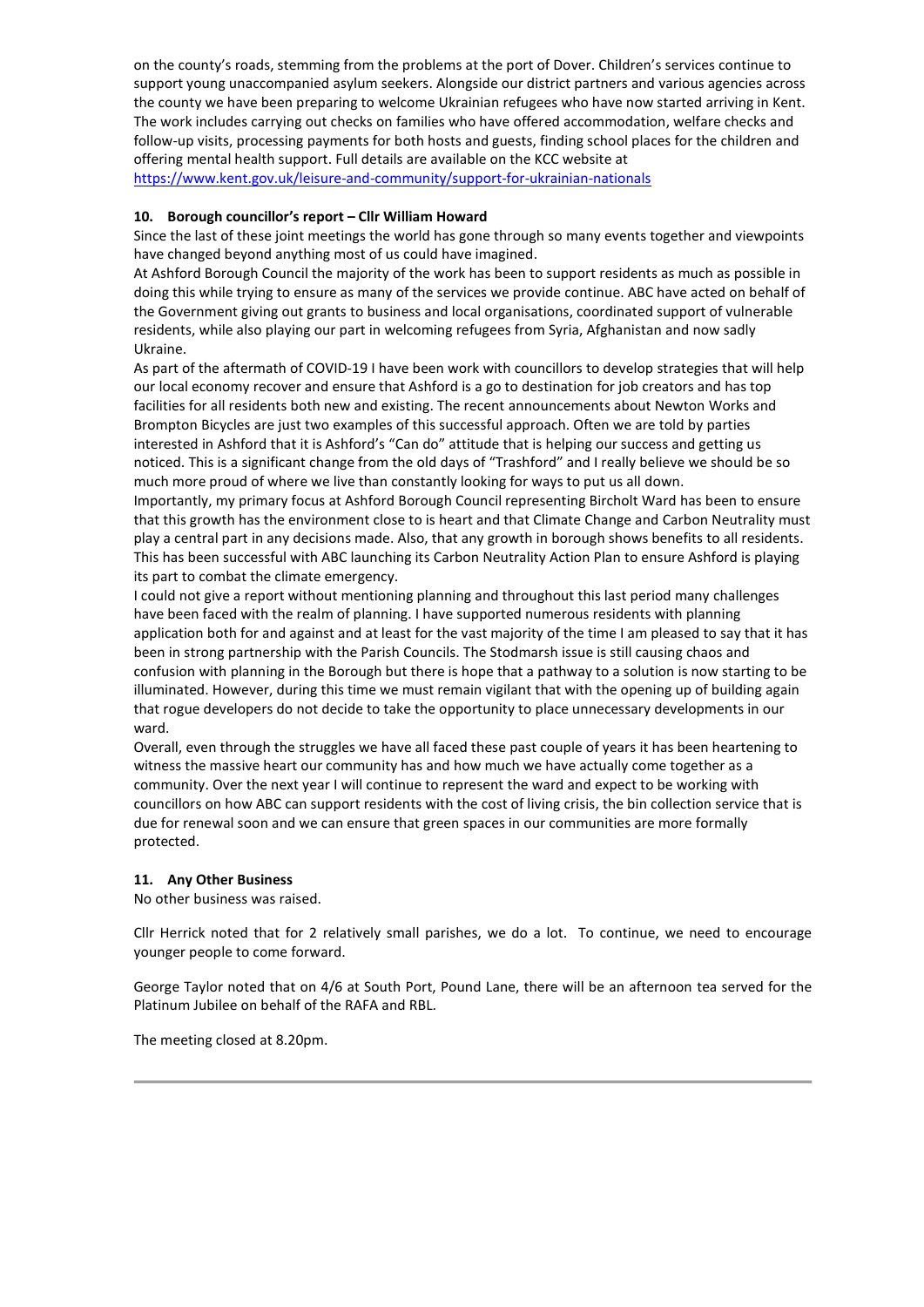| End of Year Accounts for Smeeth Parish Council - current account |                                |                                           |                                |  |  |  |  |
|------------------------------------------------------------------|--------------------------------|-------------------------------------------|--------------------------------|--|--|--|--|
|                                                                  |                                |                                           |                                |  |  |  |  |
| 1st APRIL 2021 - 31st MARCH 2022                                 |                                |                                           |                                |  |  |  |  |
|                                                                  |                                |                                           |                                |  |  |  |  |
| <b>RECEIPTS</b>                                                  | £                              | <b>PAYMENTS</b>                           | <b>Total</b>                   |  |  |  |  |
| Brought forward                                                  | £ 77,639.36                    | Office 365 for laptop                     | £<br>59.99<br>£                |  |  |  |  |
| Precept                                                          | £<br>23,738.00                 | <b>HMRC</b>                               | 811.80                         |  |  |  |  |
| Interest                                                         | £<br>8.65                      | Clerk's salary                            | £<br>3,248.36                  |  |  |  |  |
| Fordred's Charity                                                | £<br>200.00                    | Litter picker's salary                    | £<br>1,229.58                  |  |  |  |  |
| Rent of land                                                     | £<br>350.00                    | Kent Association of Local Councils        | £<br>393.22                    |  |  |  |  |
| VAT reclaim                                                      | £<br>2,777.27                  | Village Caretaker's Account               | £<br>3,260.00                  |  |  |  |  |
| <b>Concurrent Function</b>                                       | £<br>334.00                    | PMC Polythene Ltd - dog poo bags          | £<br>442.50                    |  |  |  |  |
|                                                                  |                                | S Lister - Internal Audit                 | £<br>60.00                     |  |  |  |  |
|                                                                  |                                | Zurich Municipal                          | £<br>758.25                    |  |  |  |  |
|                                                                  |                                | Village Caretaker's Account - VAT Reclaim | £<br>2,355.47                  |  |  |  |  |
|                                                                  |                                | <b>Information Commissioners Office</b>   | £<br>40.00                     |  |  |  |  |
|                                                                  |                                | PKF Littlejohn LLP - external audit       | £<br>360.00                    |  |  |  |  |
|                                                                  |                                | KCC - speed survey                        | £<br>285.00                    |  |  |  |  |
|                                                                  |                                | Clerks expenses                           | £<br>215.60                    |  |  |  |  |
|                                                                  |                                | Parish Online                             | £<br>45.00                     |  |  |  |  |
|                                                                  |                                | <b>BWP Creative Ltd</b>                   | £<br>230.40                    |  |  |  |  |
|                                                                  |                                | <b>Fordreds Charity</b>                   | £<br>200.00                    |  |  |  |  |
|                                                                  |                                | Palmstead Nurseries - replacement tree    | £<br>96.00                     |  |  |  |  |
|                                                                  |                                | Fast Hosts - Domain hosting               | £<br>50.35                     |  |  |  |  |
|                                                                  |                                | Brabourne and Smeeth Scouts and Guides    | £<br>500.00                    |  |  |  |  |
|                                                                  |                                | Village Hall Association                  | £<br>1,500.00                  |  |  |  |  |
|                                                                  |                                | Playing Fields Association                | £<br>1,000.00                  |  |  |  |  |
| Caretaker account                                                |                                |                                           |                                |  |  |  |  |
| Log selling                                                      | £<br>111.00                    | Fuel Genie - Diesel                       | £<br>2,023.92                  |  |  |  |  |
| <b>Brook</b>                                                     | £<br>2,620.00                  | <b>DVLA</b>                               | £<br>275.00                    |  |  |  |  |
| Brabourne                                                        | 7,610.00<br>£                  | <b>Green Flag</b>                         | £<br>115.00                    |  |  |  |  |
| Smeeth                                                           | £<br>3,260.00                  | Van MOT and repairs                       | £<br>727.02                    |  |  |  |  |
| Mersham                                                          | $\pmb{\mathsf{f}}$<br>8,270.00 | <b>HMRC</b>                               | $\pmb{\mathsf{f}}$<br>4,724.93 |  |  |  |  |
| VAT Refund                                                       | £<br>2,355.47                  | <b>KCC Pension Fund</b>                   | $\pmb{\mathsf{f}}$<br>7,238.36 |  |  |  |  |
| <b>Brook Museum</b>                                              | $\pmb{\mathsf{f}}$<br>735.00   | Kent Plant Services                       | $\pmb{\mathsf{f}}$<br>82.94    |  |  |  |  |
| Ashford Borough Council                                          | $\pmb{\mathsf{f}}$<br>5,000.00 | Lister Wilder                             | £<br>410.51                    |  |  |  |  |
| KCC                                                              | £<br>8,883.56                  | Caretaker - expenses                      | £<br>385.53                    |  |  |  |  |
| Smeeth School                                                    | £<br>3,150.00                  | Mobile Payment                            | £<br>50.00                     |  |  |  |  |
| cheque written back                                              | $\pmb{\mathsf{f}}$<br>108.00   | Caretaker salary                          | 17,930.29<br>£                 |  |  |  |  |
|                                                                  |                                | Administration expenses                   | $\pmb{\mathsf{f}}$<br>129.83   |  |  |  |  |
|                                                                  |                                | T Denne and Sons - lock up                | £<br>1,296.00                  |  |  |  |  |
|                                                                  |                                | Zurich insurance                          | $\pmb{\mathsf{f}}$<br>260.34   |  |  |  |  |
|                                                                  |                                |                                           |                                |  |  |  |  |
|                                                                  | £ 69,510.95                    |                                           | £<br>52,791.19                 |  |  |  |  |
|                                                                  |                                |                                           |                                |  |  |  |  |
|                                                                  |                                |                                           | 94,359.12<br>£                 |  |  |  |  |
|                                                                  | £147,150.31                    |                                           | £147,150.31                    |  |  |  |  |